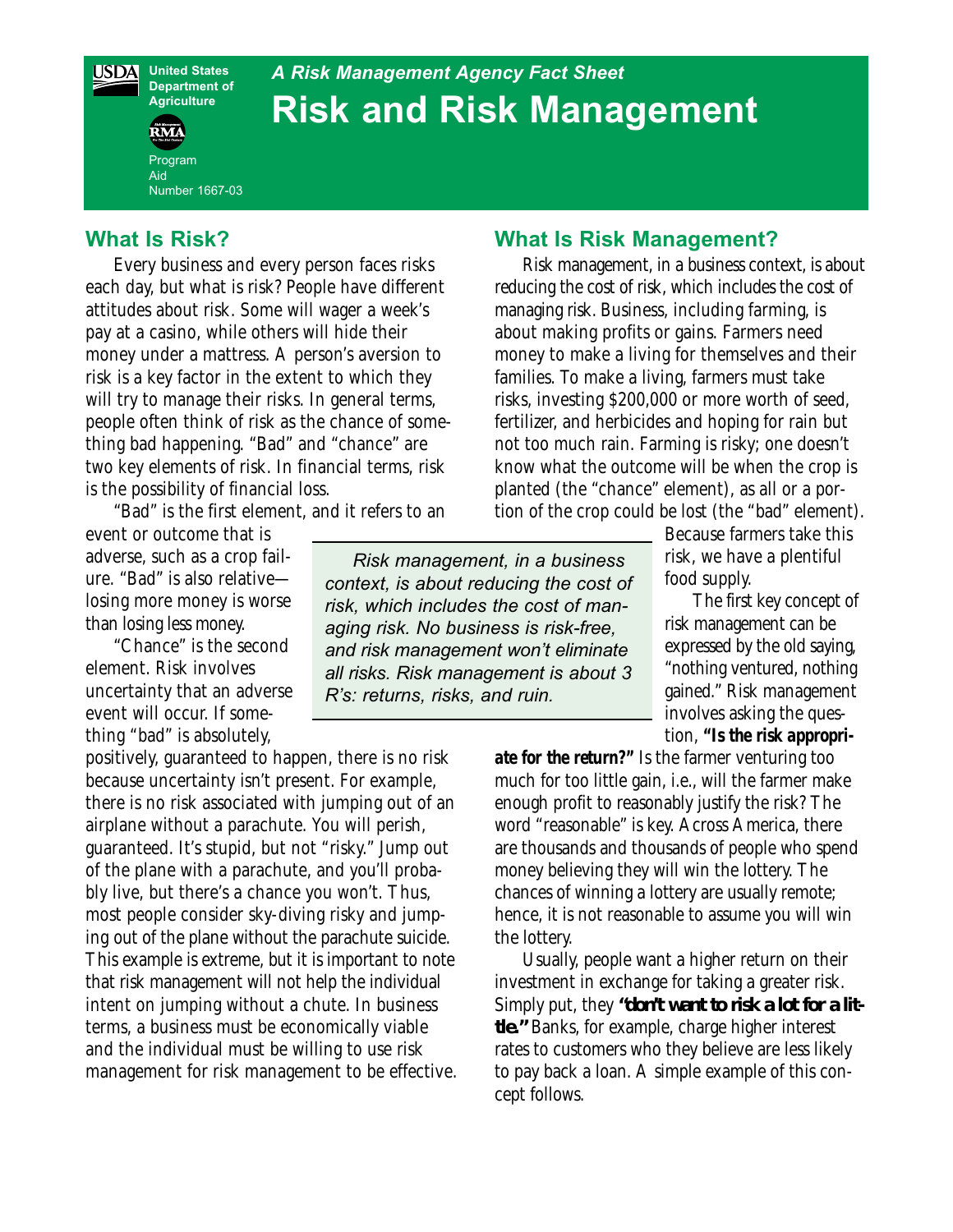Suppose you were to bet money on the outcome of a coin flip. You pay a dollar to play. If it's heads, you win \$1.10. If it's tails, you get nothing. Want to play this game? Probably not. If you could play this game a hundred times, on average you'd end up at the end of the game with \$0.45. Why risk a dollar for a 50-50 chance to come out 10 cents ahead or a dollar behind?

Let's change the game a little. Heads, you get \$2, tails you get nothing. Many people might play this game with a friend just for the fun of it. The chances of winning or losing are 50-50, but the effect of losing is not much. Risks are low as the outcome— even if one loses—is only to lose a dollar. Further, chances are that if you play it many times, you'll come out even. After all, you know that with a coin there's a 50-50 chance of winning or losing, and you know how much you could win or lose. Simply put, you *"know the chances of the possible outcomes."* 

Suppose the game paid \$3 if you win. Would you be more likely to play? Probably so. The odds are the same, but the payoff is more: the same risk as before but a higher expected return. If you had a chance to choose between the \$2 game and the \$3 game, you'd choose the \$3 game.

Now, suppose it's a bet for \$3 million. You pay a million to maybe win \$3 million. Most people wouldn't take this bet, even though the chances are exactly the same of winning or losing as with a dollar. It's still a 50-50 chance, but losing would be much worse. Again, simply put, most people *"don't risk more than they can afford to lose."* In other words, they try to avoid ruin. These are the introductory guiding principles of risk management (see box).

### **Don't Risk a Lot for a Little**

The more risk you take, the greater the reward you should expect. It doesn't make sense, for example, to play the coin-flipping game mentioned earlier if at the end of the game you've paid a dollar to net 55 cents. Are there any risk-free investments? Yes. U.S. Treasury bills are generally consid-

# **1-Minute Risk Management**

#### **What**

The effective risk manager assures financial solvency against the consequences of risk at the lowest possible cost.

#### **How**

Understanding financial statements provides the foundation on which a sound risk management plan can be devised and appropriate risk management tools employed.

#### **Guiding Rules**

- Don't risk more than you can afford to lose.
- Don't risk a lot for a little.
- Understand the likelihood and severity of possible losses.

Source: Mehr and Hedges, *Risk Management in the Business Environment*, Irwin Press, 1963.

ered "risk-free." The U.S. Government is unlikely to default on its bills. If you buy a T-bill, you can be as absolutely certain as anyone can be that you will be paid exactly what you are owed. The dollar may not be worth as much, but you will get paid. A Tbill is about as risk-free an investment as you can find. In January 2000, a T-bill paid about a 5-percent return.

Corporate bonds aren't quite as safe, as some companies go bankrupt. If they do, however, whatever assets are left go to pay creditors, such as the bondholders, first. Bonds are debt – you are loaning the company money. You are not an owner of the company. If you're going to invest and you can buy a T-bill with a 5-percent return, what would make you buy a corporate bond that may or may not pay you back? Probably a higher rate of return. For taking a greater risk, you should want a higher return.

What about stocks? Over the past 60 years or so, stocks have returned roughly 10 percent per year. Some companies have gone bankrupt; others have grown tremendously. If a company goes bank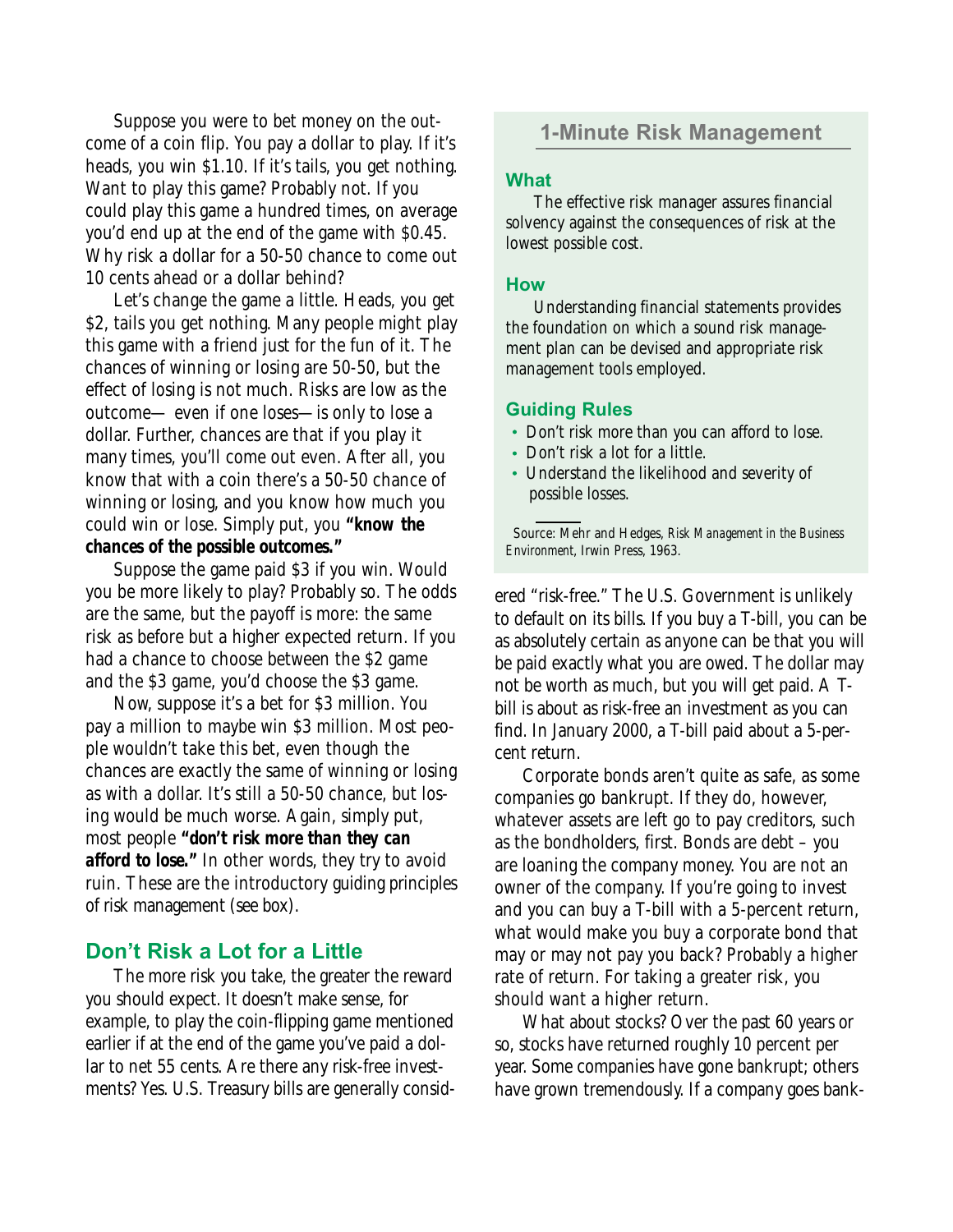rupt, bondholders get paid first from whatever money is left. Thus, there's a greater chance that stockholders will get nothing. Therefore, an investor should expect to make more money investing in a company's stock than in its bonds, because there is more risk for stockholders. Again, if you can obtain a 5-percent return with no risk (T-bill), would it be financially wise to invest in a stock that would only make a 4-percent return? No—why incur a higher chance of losing your money to make less than you could get with no risk? This is a key concept of risk management. In order to justify making a higher risk investment, one should expect a higher return on the investment. The more risk, the higher the chance of a loss, so the potential gains from other similar investments need to be high enough to make up for the losers.

How do the returns from farming fit into this? Averaged over all farmers, farming yields a return on equity of 2 to 3 percent. Like any average, some farmers earn much more while others earn much less. Many farmers earn less on their equity than they could make by investing in a risk-free T-bill.

Planting a crop is an investment decision. Any business person, including a farmer, should continually ask if they could use their assets to make money some other way, if financial gain is important to them. When the returns don't justify the risk, enrolling in the Conservation Reserve Program (CRP) or cash renting their land are ways farmers can earn a less risky return on their assets.

# **Don't Risk More Than You Can Afford To Lose**

Few people think it wise for retirees to invest their life's savings in an internet stock. If they lose, there is no opportunity to make back the loss. Few people have much patience with those who encourage senior citizens to gamble the money saved for their golden years. Thus, many legitimate investment advisors encourage their

retired clients to hold "safe" investments, such as T-bills and bonds.

Yet, the casinos, horse tracks, day-trading establishments, and even Chambers of Commerce have customers and members who will gamble more than they can afford to lose. Who hasn't seen movies of the gambler who loses, but just needs that last "score" to get even. It never seems to work out for this person. No matter how good the odds, sometimes bad stuff still happens.

No one should invest more than they can afford to lose, unless they want a drastic change in their lifestyle, because sometimes they'll lose. *Ruin is the result of losing more than you can afford.* Unfortunately, to support a family by farming, some farmers must face the possibility of ruin each year. Crop insurance helps reduce the chance of ruin by reducing the maximum amount of money they can lose. Still, in today's economic climate, ruin is a real issue for farmers.

### **Know the Odds**

A coin toss is a 50-50 proposition. A roll of a die is a 1-in-6 event. What are the chances that this year will bring a drought? And, if it does, how much revenue will be lost? No one knows precisely, but estimates can be made based on historical data, and these estimates can be invaluable in making an investment decision. RMA has developed and is developing tools to help farmers estimate the chances of profit or loss. The odds may be in a farmer's favor, but sometimes they still lose. That is why avoiding ruin is important—it allows a farmer to keep farming. A loss doesn't put them out of business.

It is very important to realize that the odds of making a profit or of ruin change every year, and a losing year can make the odds of either much worse the next year. "Losing years" must be paid for by borrowing or by using equity built up in good years. The greater the debt or the less equity a farmer has, the harder it will be for the farmer to pay the bills if another loss occurs. Thus, it is very